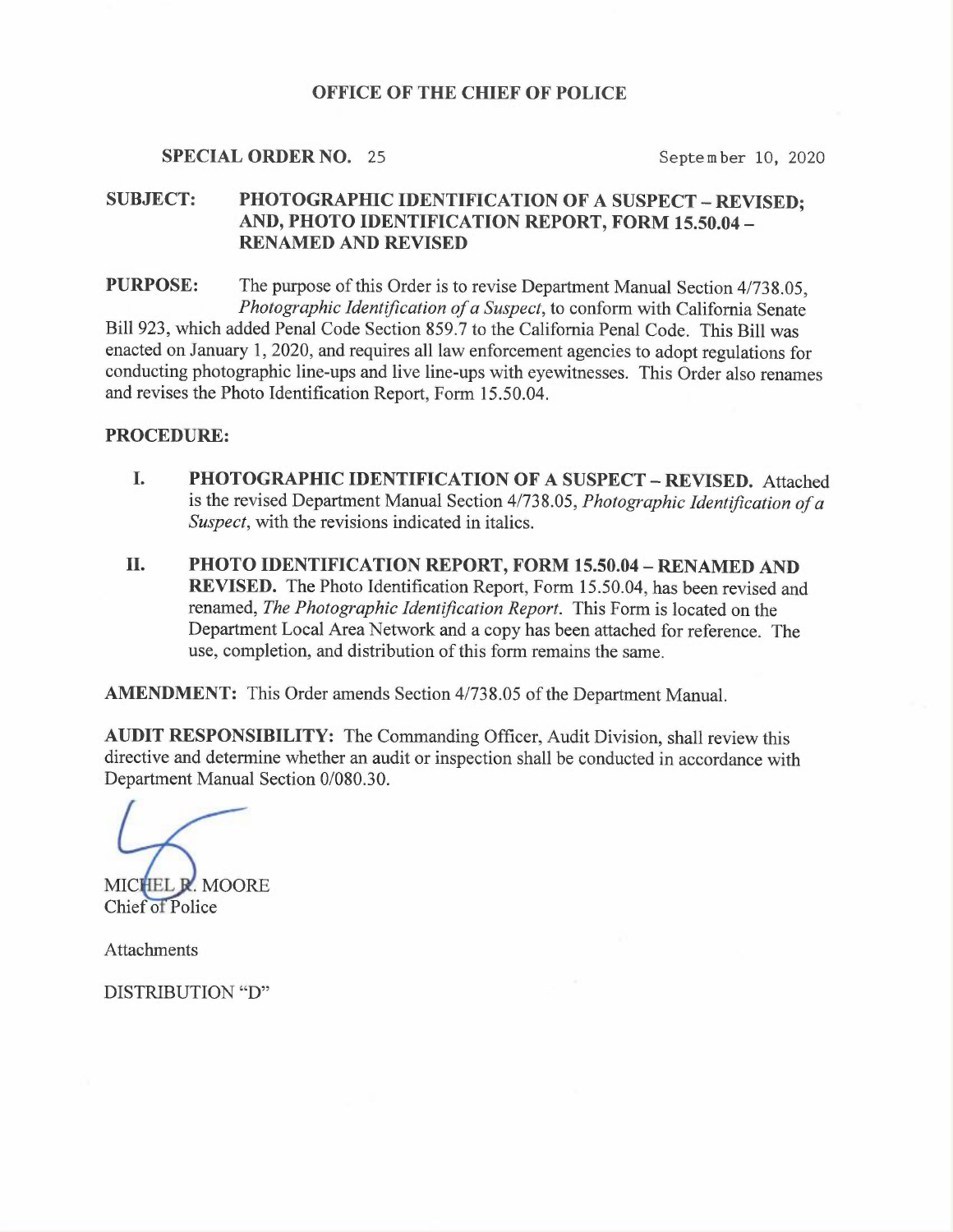### DEPARTMENT MANUAL VOLUME IV Revised by Special Order No. 25, 2020

738.05 PHOTOGRAPHIC IDENTIFICATION OF A SUSPECT. Prior to conducting the procedure for identifying a suspect, the investigating officer shall obtain the description of the suspect from the victim or witness as close as possible to the time of the incident. An investigating officer who intends to show a suspect's photograph to a victim or witness for the purpose of identification shall use blind administration or blinded administration.

Note: Investigating officers may refer to Robbery Special Section, Robbery-Homicide, for guidance.

**Blind administration – Defined.** The administrator (i.e., officer or investigating officer) of an eyewitness identification procedure does not know the identity of a suspect.

**Blinded administration – Defined.** The administrator of an eyewitness identification procedure may know the identity of the suspect but does not know where the suspect's photograph, as applicable, has been placed or positioned in the identification procedure.

#### BLIND ADMINISTRATION.

Investigating Officer's Responsibilities. The investigating officer who intends to conduct a photographic line-up using blind administration shall conduct the following:

• Obtain the suspect's photograph;

Note: If practicable, the photograph should resemble his or her appearance at the time of the offense and should not unduly stand out.

- Assemble a photographic line-up containing the photograph of the suspect and five others that generally fit the eyewitness' description of the suspect;
- Only one suspected perpetrator shall be included in any identification procedure;
- Redact, or otherwise remove, all markings such as dates or booking numbers;
- Assemble the six photographs on a sheet of paper or print individual photographs, numbered one through six;
- Create a separate copy of the line-up for each eyewitness participating in the photographic line-up;
- Select a sworn member of the Department that does not know the identity or placement of the suspect to act as the Line-up Administrator; and,
- Attempt to obtain facts to corroborate an identification made by an eyewitness.

## BLINDED ADMINISTRATION.

Investigating Officer's Responsibilities. An investigating officer who intends to show a photographic line-up through a blinded administration shall:

State in writing why the presentation of the photographic line-up was not conducted using a blind administration;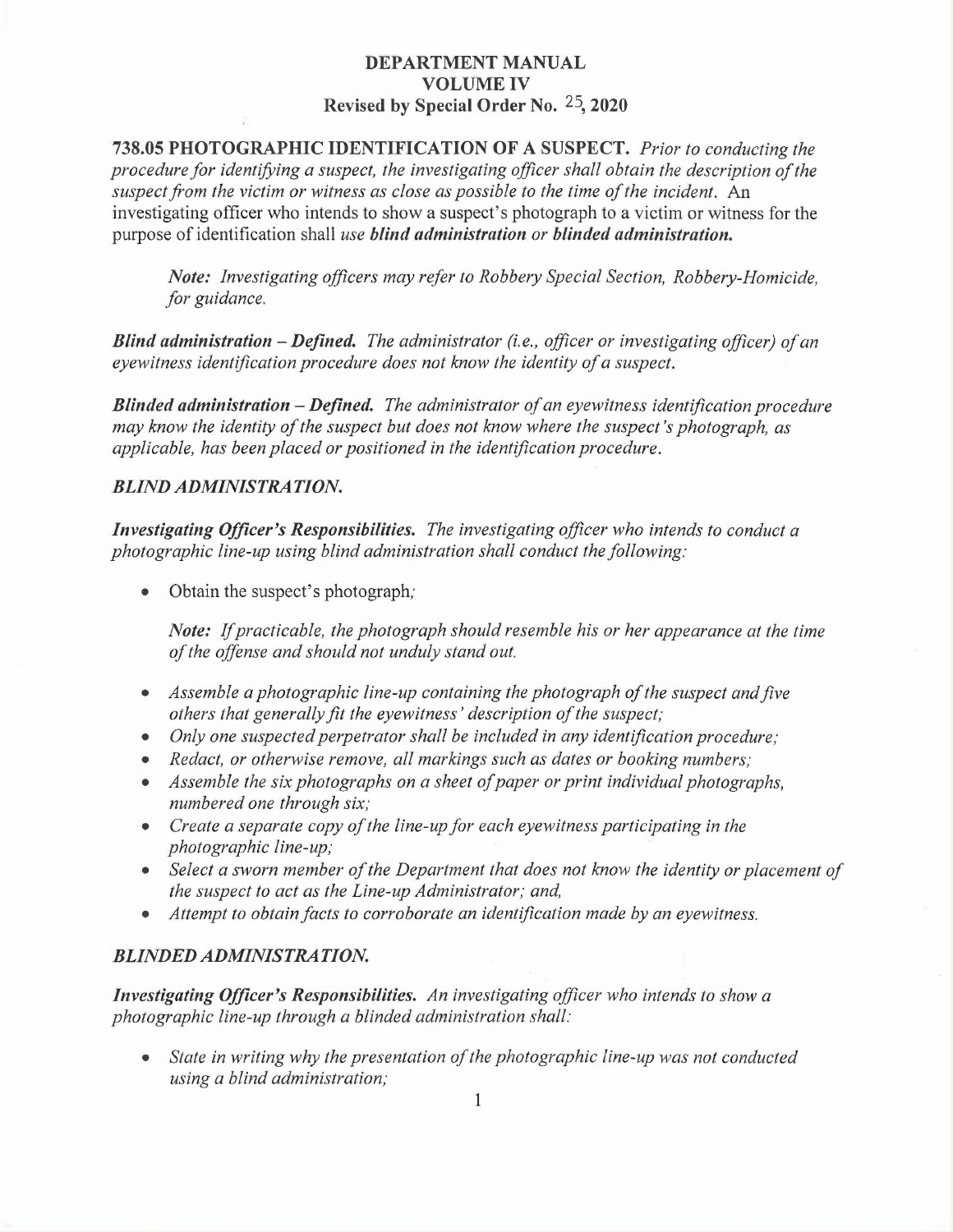### DEPARTMENT MANUAL VOLUME IV Revised by Special Order No. 25, 2020

- When feasible, use another sworn employee to assemble the photographic line-up and place it in a sealed envelope;
- Ensure the position of the suspect is not known to him or her prior to showing the photographic line-up;
- Continue with the line-up administrator's procedures, as described below; and,
- Present the eyewitness with the sealed envelope containing the photographic line-up.

Note: The Investigating Officer should make reasonable efforts to avoid viewing the photographic line-up until the eyewitness has finished viewing the photographic line-up.

- If the eyewitness identifies a person he or she believes to be the suspect, all of the following shall apply:
	- $\circ$  Direct the eyewitness to circle the specific photograph, initial the photographic line-up, and record the date and time;
	- o Direct the eyewitness to write comments regarding his or her identification in the Statement of Witness potion of the Photographic Identification Report;
	- o Direct the eyewitness to sign the Photographic Identification Report and record the date and time;
	- o Immediately inquire as to the eyewitness' confidence level of the identification and record in writing, verbatim, what the eyewitness says;
	- o Information concerning the identified person shall not be given to the eyewitness prior to obtaining the eyewitness' statement of confidence level and documenting the exact words of the eyewitness; and,
	- o The Administrator shall not validate or invalidate the eyewitness' identification.

**Line-up administrator – Defined.** Any sworn member of the Department assigned the task of showing a photographic line-up.

Although a blind administration is the preferred method to be used when conducting a photographic line-up, a blinded administration of photographic line-ups may be appropriate in certain cases. Three examples where a blinded administration maybe appropriate are:

- 1) YYhen the eyewitness has been so traumatized by the events of a crime, that the introduction of another investigator to conduct the blind administration may cause unreasonable emotional hardship to the eyewitness;
- 2) The eyewitness refuses to meet with another sworn member to conduct a photographic line-up using blind administration; or,
- 3) When there is limited personnel or resources available during the time of the photographic line-up.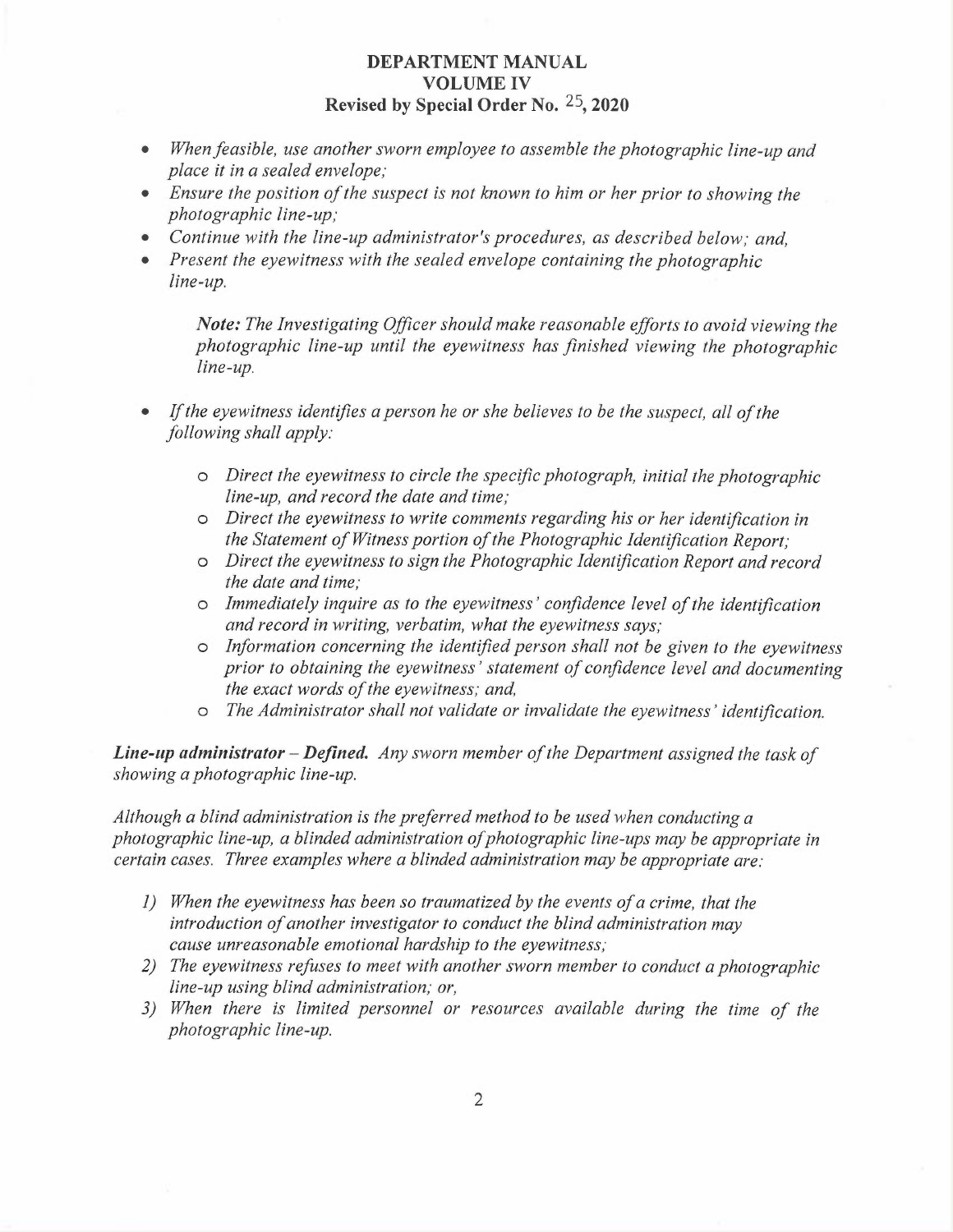### DEPARTMENT MANUAL VOLUME IV Revised by Special Order No. 25, 2020

Note: In the event that a blind administration is not used, the investigator shall state in writing the reason the presentation of the photographic line-up was not conducted using blind administration.

Line-up Administrator's Responsibilities. Any sworn member of the Department assigned the task of showing a photographic line-up shall:

- Ensure the suspect and the position of the suspect's photograph is not known to him or her;
- Separate all eyewitnesses taking part in the identification procedure;
- Record the procedure;
	- o An electronic recording shall be made that includes both audio and visual representations of the identification procedures when feasible; and,
	- o When audio recording without video recording is used, the investigator shall state in writing the reason that video recording was not feasible.
- Read the Photographic Show-up Admonition printed on the Photographic Identification Report, Form 15.50.04, to the eyewitness;
- Have the witness sign the admonition acknowledgement;
- Show the photographic line-up to the eyewitness; and,
- Nothing shall be said to the eyewitness that might influence the eyewitness' identification of the suspect.

Commanding Officer's Responsibilities. Commanding Officers whose personnel conduct a photographic procedure shall be responsible for compliance with this section.

Note: This section does not affect current field show up procedures. Live line-ups shall continue to be conducted by Robbery-Homicide Division as outlined in Department Manual Section 4/735.05, Scheduling and Location of Formal Show-ups for Adult Suspects. Robbery-Homicide Division live line-up procedures shall be outlined and conducted in accordance with California Penal Code Section 859.7.